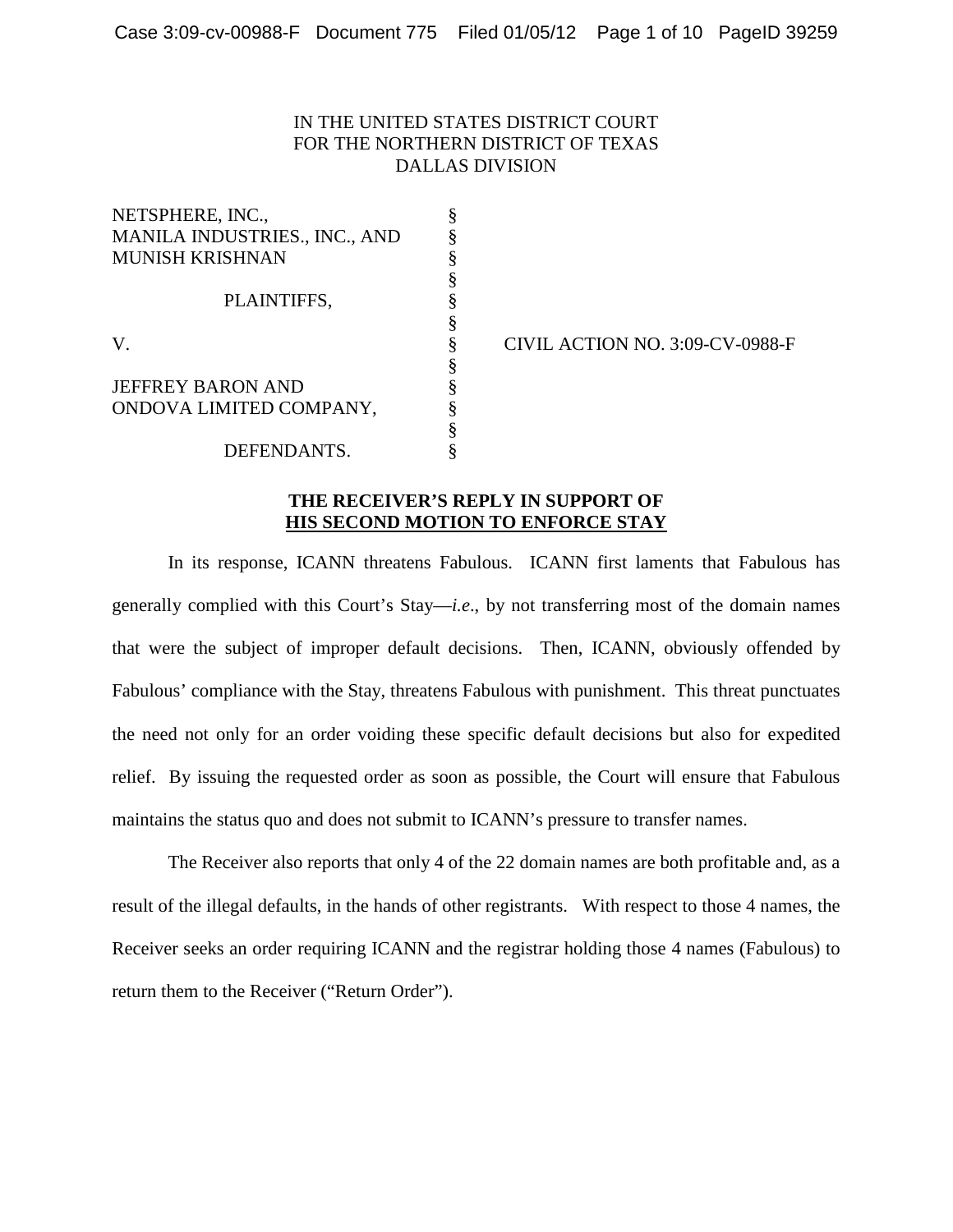## **A. ICANN, by threatening Fabulous, demonstrates a further and immediate need for voiding the illegal defaults.**

As set forth in the Receiver's motion, the Court previously stayed (the "Stay") all UDRP proceedings [*See* Docket No. 124 at pp. 12-13; Docket No. 739 at p. 4.] (the "Key Factual Basis"). As also set forth in the Receiver's motion, the Court may void the illegal defaults (the "Key Legal Basis"). *See, e.g.*, *Barcelona.com v. Excelentisimo Ayuntamiento*, 330 F.3d 617, 625 (4th Cir. 2003); *Sallen v. Corinthians Licenciamentos LTDA*, 273 F.3d 14, 26 (1st Cir. 2001); *Weber-Stephen Prods. Co. v. Armitage Hardware & Bldg. Supply, Inc.,* No. 00-C-1738, 2000 WL 562470, at \*2 (N.D. Ill. May 3, 2000); *Eurotech v. Cosmos European Travels Aktiengesellschaft*, 213 F. Supp. 2d 612, 617 n.10 (E.D. Va. 2002).

Importantly, ICANN's response to the motion takes issue with neither the Key Factual Basis or the Key Legal Basis. Rather, it makes a not-so-subtle threat to the LLCs' registrar, Fabulous, for abiding by the Stay and complying with this Court's Receivership Order:

The Registrar Accreditation Agreement that ICANN enters into with each ICANN-approved registrar, including Fabulous.com, requires the registrar to comply with UDRP decisions. As highlighted in the Receiver's second motion to enforce the stay, Fabulous.com's apparent failure to transfer these domain names pursuant to the UDRP panel decisions and its Registrar Accreditation Agreement may be cause for ICANN to initiate a contractual compliance review of Fabulous.com.

[Docket No. 772 at n.3.] The Receiver reads this to mean that if Fabulous complies with the Court's Stay and refuses to transfer domain names, ICANN will take some serious contractual action against Fabulous. Naturally, one's first thought would be: *How is it that ICANN, which previously purported to lack the ability to threaten WIPO with punishment for failing to comply with this Court's Order, now seems very much empowered to punish Fabulous for doing the* 

### *opposite*?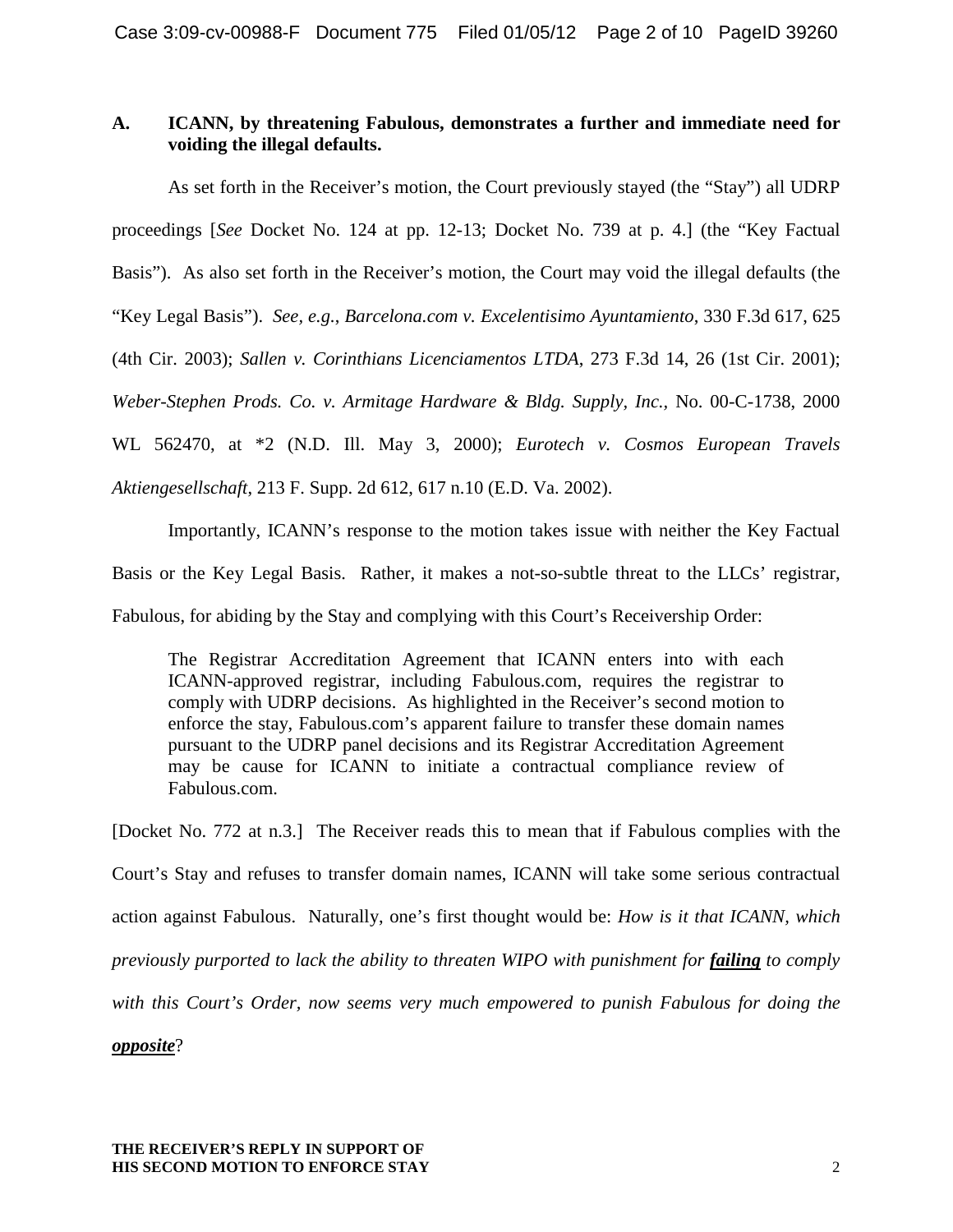In any event, the more *practical* question is: *How can the Court and the Receiver avoid a* 

*risk that Fabulous, having now received ICANN's threat, will suddenly submit to ICANN and* 

*begin transferring names?* Fortunately, ICANN provides that answer as well (in its December

12, 2011 brief filed in this Court):

This is not to say that the Receiver is without remedy. The most logical party to effectuate the relief sought by the Receiver is actually Fabulous.com, the registrar of . . . the domain name registration[s] at issue in the proceedings. In the event a court of competent jurisdiction orders Fabulous.com not to transfer [the disputed domain names], and Fabulous.com complies with that order, whether or not a UDRP decision says that the domain should be transferred, Fabulous.com would still be deemed in compliance with the UDRP and its Registrar Accreditation Agreement with ICANN.

[Docket No. 737 at pp. 5-6.]

 ICANN seems to be making the Receiver's point. By issuing an order (a) voiding the 22 defaults and (b) ordering that, for those names not already transferred, Fabulous shall not transfer them (the "Voidance Order"), Fabulous can comply with the Court's Stay presumably without the risk of contractual repercussions from ICANN. Thus, the Receiver urges that the Court issue the Voidance Order and do so as soon as possible.

## **B. The Receiver seeks the return of 4 domain names.**

In its response, ICANN confirmed that 4 of the 22 domain names (aplle.com, publicstorge.com, pulicstorage.com, and puplicstorage.com) are both profitable and have actually been transferred as a result of the illegal default decisions issued by WIPO. [Docket No. 772 at p. 3; Docket No. 772-1 at  $\P 6$ .]<sup>1</sup> ICANN's response recognizes that Fabulous, the current

 $\overline{a}$ <sup>1</sup> According to Damon Nelson (court-Appointed Manager of the LLCs), a  $5<sup>th</sup>$  transferred name (wetafx.com) is:

<sup>•</sup> a money-losing domain name, *i.e*., domain name whose renewal fees exceed revenues (and required by the Court not to be renewed) [Docket No. 177]; and

<sup>•</sup> not a future profitable domain name, *i.e*., not a domain name that could be developed into a profitable name with proper development efforts in the future.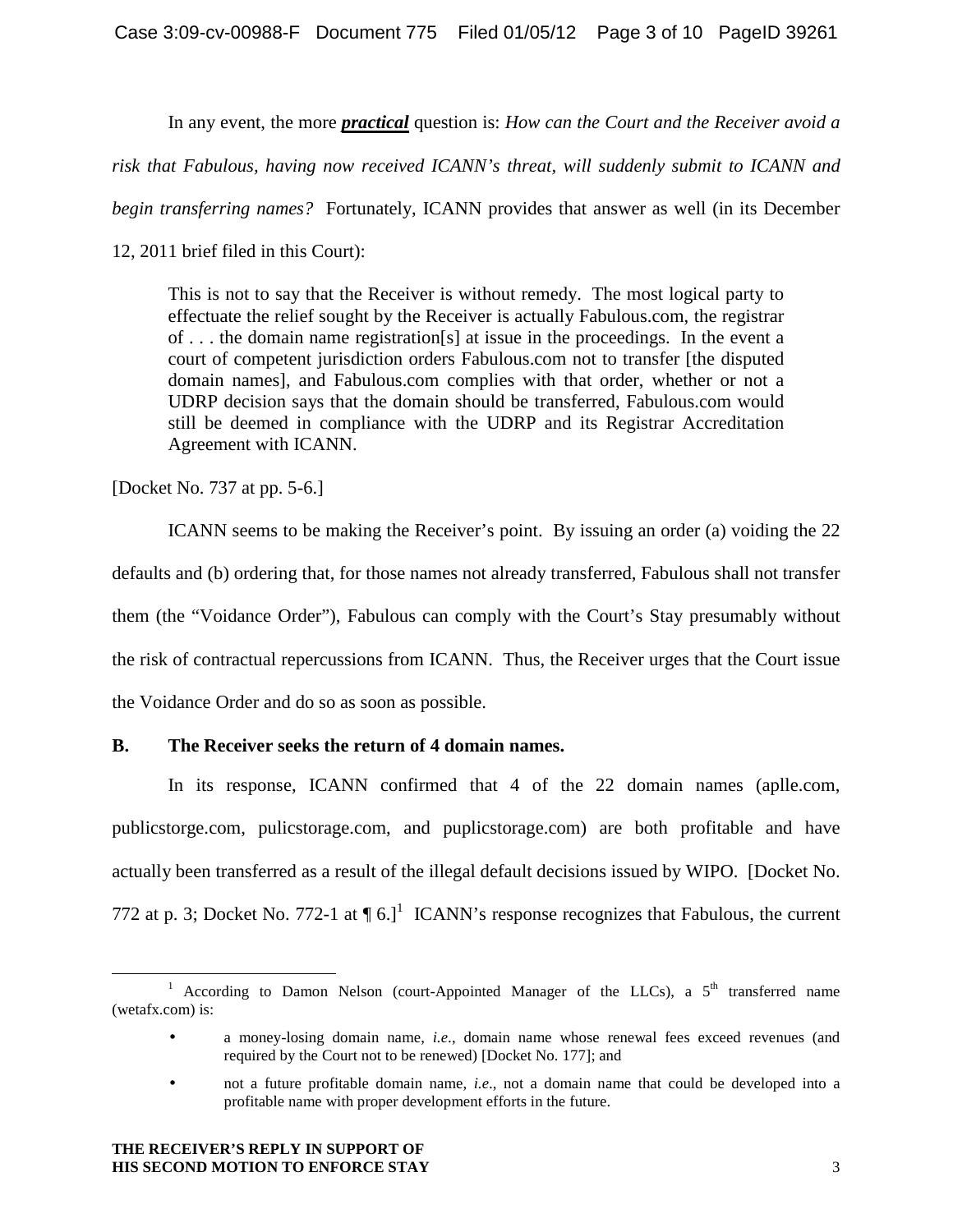registrar of these 4 names, can, in fact, implement an order transferring the names back to the Receiver. [*See* Docket No. 772 at 6 (recognizing that a "registrar, pursuant to a court order . . . has the discretion and authority to change the registration information and thus effectuate a 'transfer' of a domain name to a new registered name holder").] Thus, the Receiver would request an order requiring ICANN and Fabulous to return the 4 Transferred Names to the Receivership Parties from whom they were transferred pursuant to illegal defaults issued by WIPO (the "Return Order").

## **REQUESTED RELIEF**

Based on the foregoing, the Receiver requests that the Court enter the Voidance Order, the Return Order, and order that ICANN and Fabulous shall, within 2 business days of the issuance of the Voidance Order and Return Order, each submit a written report confirming full compliance with the Voidance Order and Return Order.<sup>2</sup>

Respectfully submitted,

#### */s/ Barry M. Golden*

Barry M. Golden Texas State Bar No. 24002149 Peter L. Loh Texas Bar Card No. 24036982 GARDERE WYNNE SEWELL LLP 1601 Elm Street, Suite 3000 Dallas, Texas 75201 (214) 999-4667 (facsimile) (214) 999-3000 (telephone) bgolden@gardere.com ploh@gardere.com

## **ATTORNEYS FOR THE RECEIVER, PETER S. VOGEL**

[*See* the Declaration of Damon Nelson attached hereto as Exhibit A.] Thus, the Receiver will not seek to re-obtain the domain name wetafx.com.

 $2^2$  The Receiver is submitting (and is serving on all counsel of record, ICANN, and Fabulous) an updated order reflecting the requested relief.

#### **THE RECEIVER'S REPLY IN SUPPORT OF HIS SECOND MOTION TO ENFORCE STAY** 4

<u>.</u>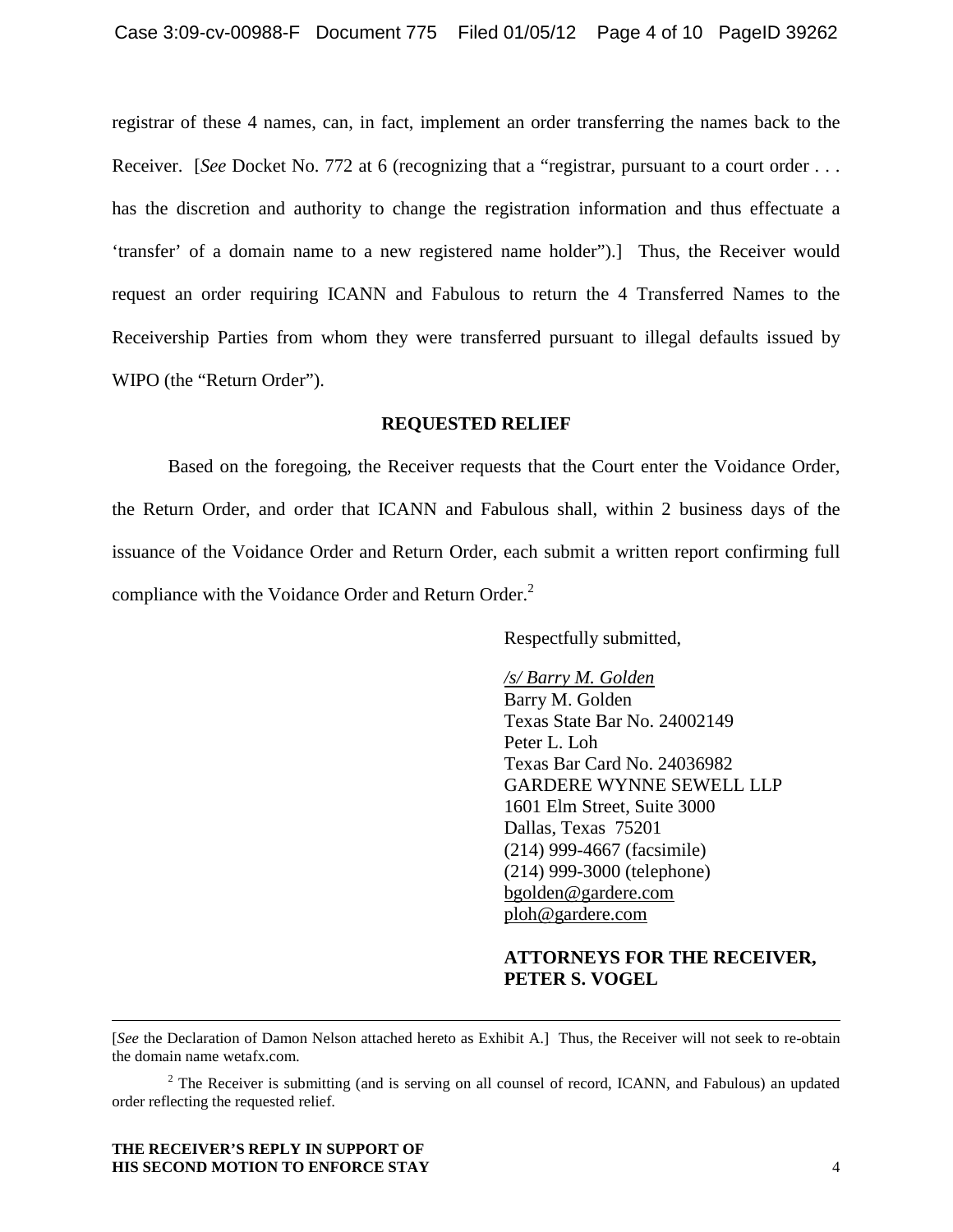## **CERTIFICATE OF SERVICE**

I hereby certify that a true and correct copy of the foregoing document and exhibits thereto were served via the Court's ECF system on all counsel of record on January 5, 2012. I also certify that a true and correct copy of the foregoing document and exhibits thereto were served via e-mail on ICANN's counsel on January 5, 2012. I also certify that a true and correct copy of the foregoing document and exhibits thereto (as well as a copy of the ICANN's response) were served via e-mail and Federal Express on Fabulous on January 5, 2012. A copy of the underlying motion was previously served on Fabulous via e-mail and Federal Express on December 14, 2011.

> */s/ Peter L. Loh* Peter L. Loh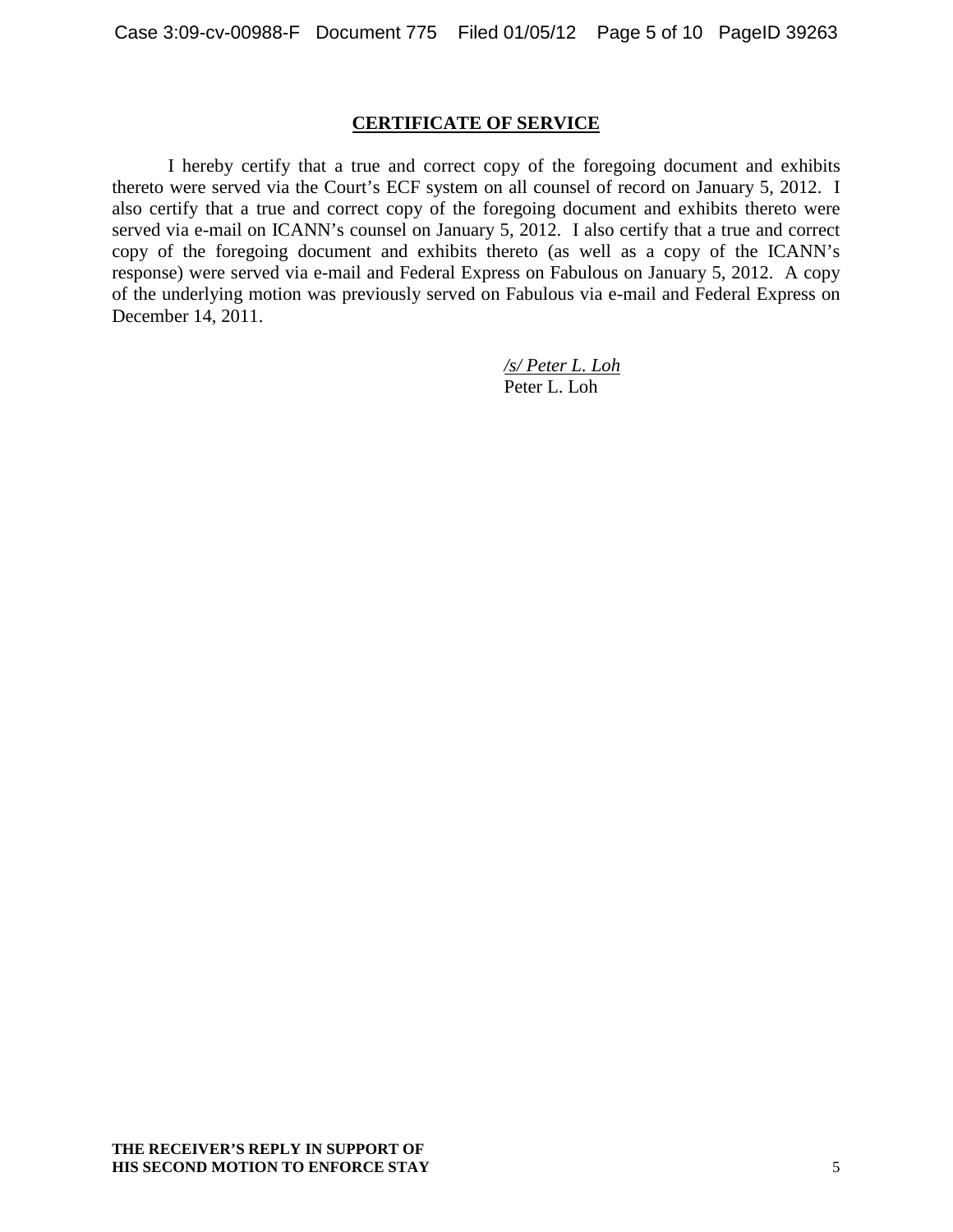# Exhibit A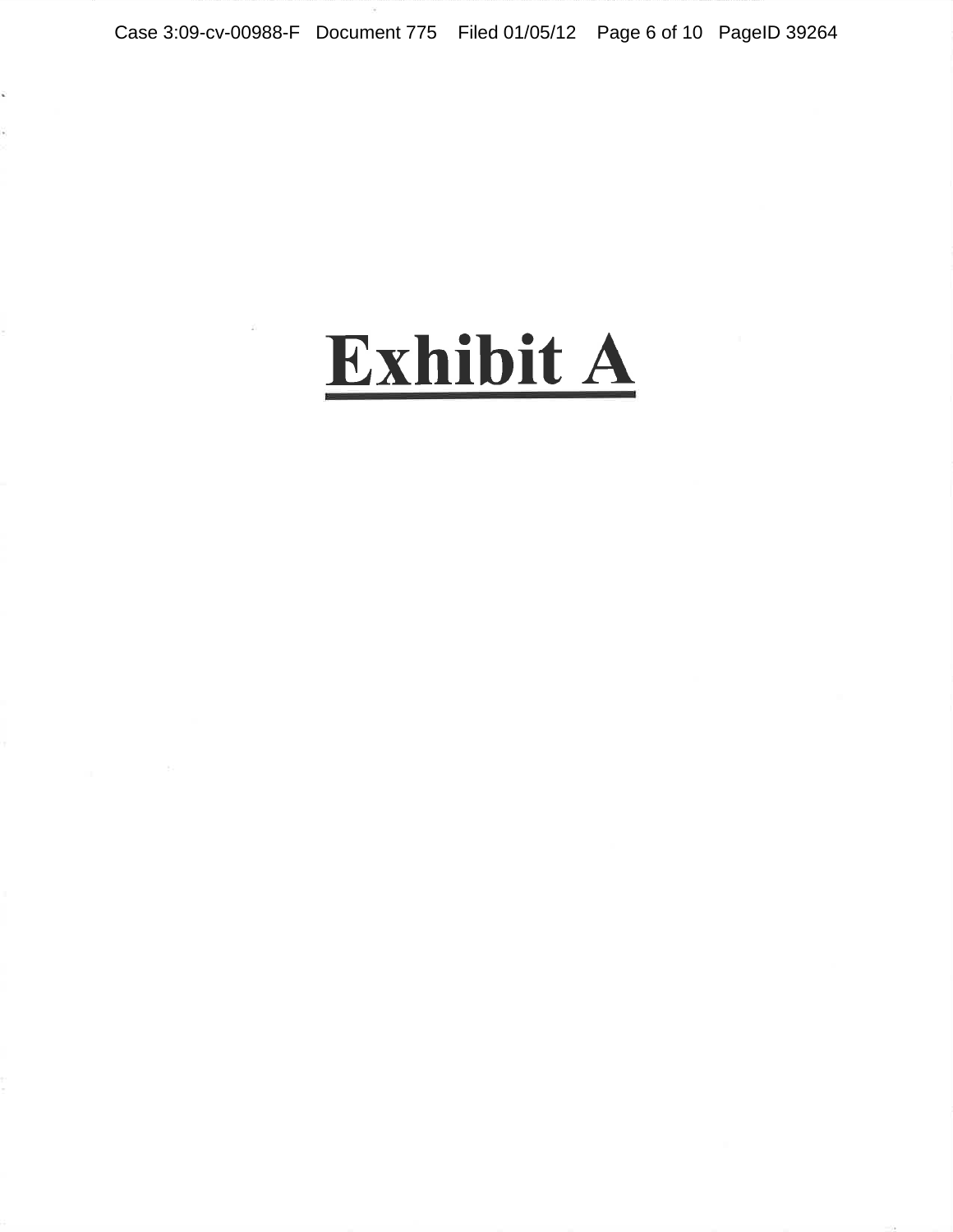#### DECLARATION OF DAMON NELSON

I, Damon Nelson, state and declare as follows:

 $\mathbb{1}$ . I have over 20 years of experience in computer programming, web design, and Internet business.

 $2.$ I served 18 months as the registrar for the domain names at issue as part of the bankruptcy proceedings for Ondova Limited Company ("Ondova"). My duties at Ondova included responding to hundreds of Uniform Domain Name Dispute Resolution Policy ("UDRP") actions, cease and desist demands, and complaints of trademark infringement.

I also manage my own domain name portfolio of over 400 domains containing  $3.$ websites for e-commerce, video, blogs, and "domain parking" and consults with clients concerning their online marketing campaigns.

 $4.$ I hold Bachelor of Science and Masters in Business Administration degrees from Texas A&M University with specific course emphasis in engineering, computer programming. marketing, and investing.

 $5.$ I am the Permanent Manager of Novo Point, LLC and Quantec, LLC (the "LLCs"), having been so appointed by the United States District Court for the Northern District of Texas in the matter styled Netsphere, Inc., et al. v. Jeffrey Baron, et al., Civil Action No. 3:09-CV-0988-F (the "Lawsuit").

6. On December 17, 2010, the Court entered an *Order Requiring Non-Renewal of* Money-Losing Domain Names regarding domain names in Quantec, LLC's portfolio, stating inter alia:

There is a legitimate and lawful basis to liquidate the domain names. Specifically, among the more than 200,000 domain names, there exist thousands of domain names whose costs of upkeep and maintenance for the past year (including, for example but without limitation, annual registrar-renewal fees) exceed the revenue those domain names generated for the same past year (the "Money Losing Domain Names"). . . . The Court

#### **DECLARATION OF DAMON NELSON**

PAGE 1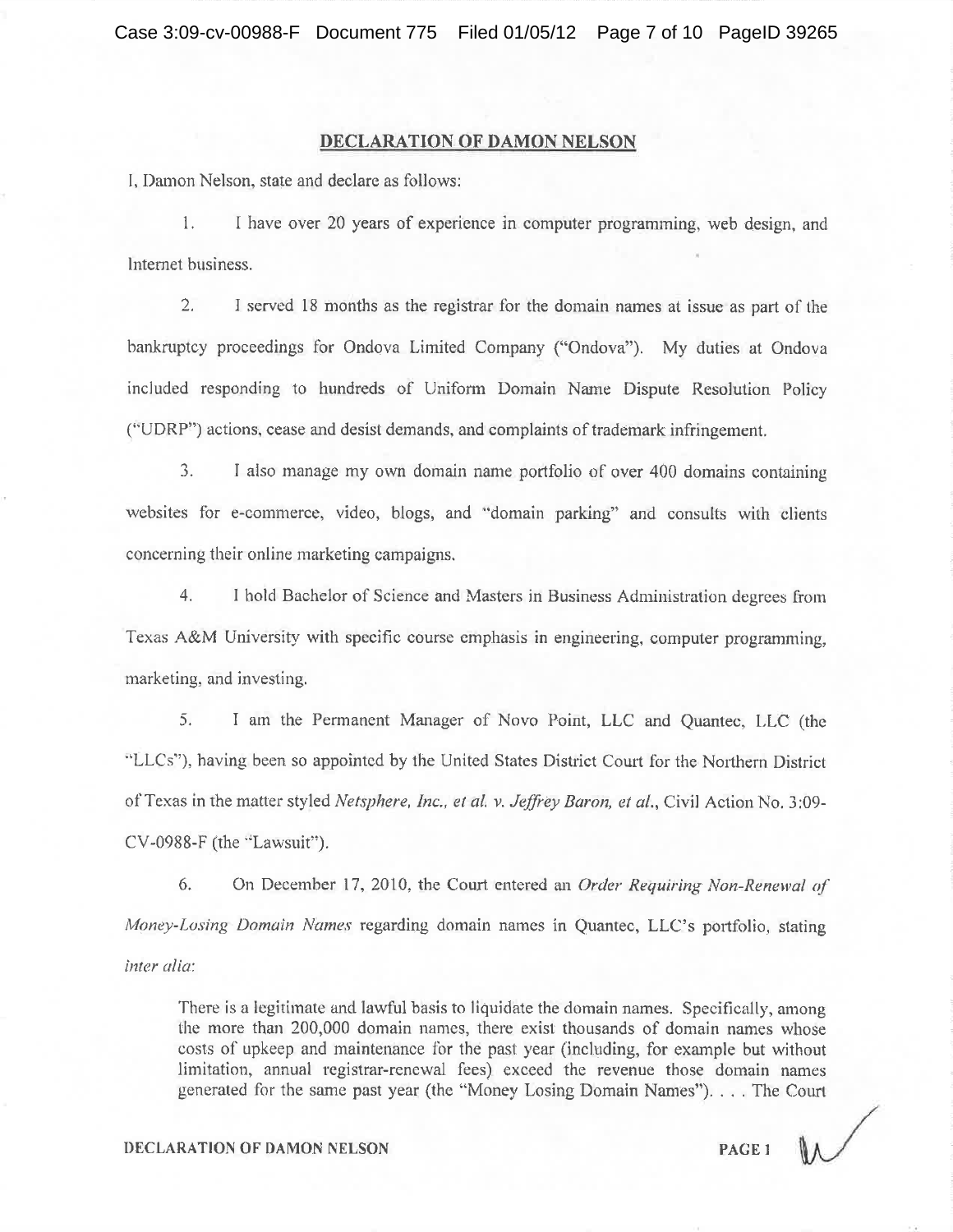hereby Orders that the Receiver identify the Money Losing Domain Names and instruct the registrar not to renew them.

(the "Non-Renewal Order"). [Docket No. 177 in the Lawsuit.]

 $7.$ Prior to on or about January 11, 2011, Quantec, LLC was the registrant of the domain wetafx.com.

8. The domain wetafx.com is a Money Losing Domain Name and is, therefore, subject to the Non-Renewal Order. While wetafx.com was under the control of and being monetized by Quantec, LLC it earned well below the cost of its annual registration fee (\$7.62). Specifically, during the months of October through December 2010, wetafx.com earned less than \$.05 per month or about \$.60 on an annual basis.

9. The domain wetafx.com is also not a future profitable domain name, *i.e.*, not a domain name that could be developed into a profitable name with proper development efforts in the future. In other words, wetafx.com's value is not increased when considering a variety of subjective criteria that would indicate it has strong potential to generate revenue exceeding its costs of upkeep and maintenance. Specifically, its value is not increased when considering the following: (1) the length of the domain name; (2) the "look and feel" of the domain name, meaning its appeal to the human eye and ear; (3) the spelling of the domain name; (4) the "keyword relevance" of the domain name, meaning it contains commonly-searched words; and (5) the Google.com search-ranking statistics of the domain name. The term "wetafx" does not possess the "look and feel" needed for future branding as a name or website. The length is 6 digits which could have value, but the spelling does not match a dictionary word.

10. I have also obtained a third party valuation of wetafx.com from a widely used domain valuation service called Estibot.com. Estibot values the domain at \$0.00. (A true and correct copy of the Estibot.com valuation is attached hereto as Exhibit A-1.)

PAGE<sub>2</sub>

#### **DECLARATION OF DAMON NELSON**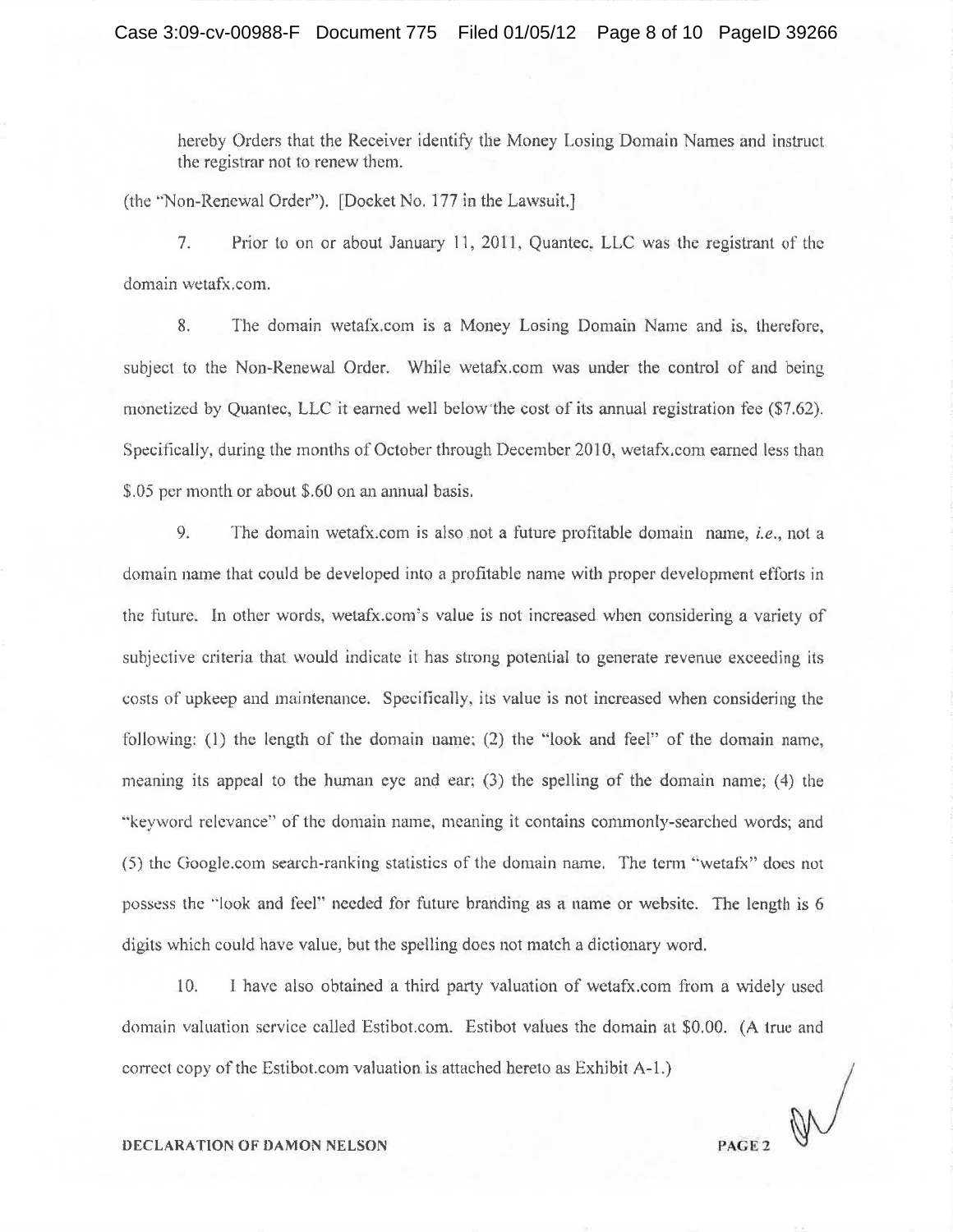Because wetafx.com is (a) a Money Losing Domain Name and, therefore, subject 11. to the Non-Renewal Order, (b) not a future profitable name, and (c) has received a third party valuation of \$0.00, if the domain name were to be transferred back to Quantec, LLC, I would recommend to the Receiver that it not be renewed, i.e., deleted from Quantec, LLC's portfolio.

I declare under penalty of perjury under the laws of the United States of America that the foregoing is true and correct.

Executed on January  $\geq$ , 2012.

 $\mathbb{Z}$ Velson